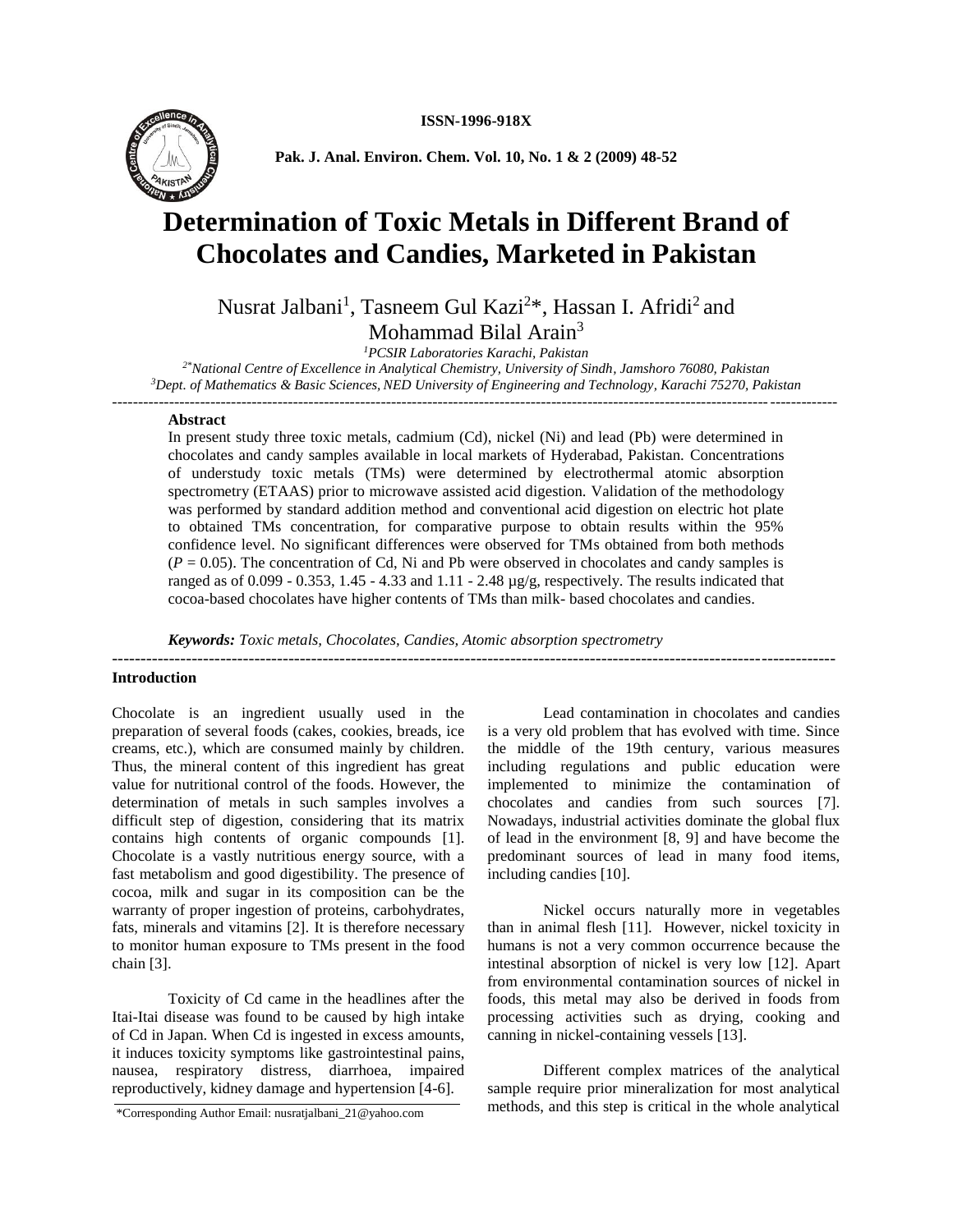procedure for the determination of metal concentration. Analysis of metals in food samples has conventionally been performed by atomic absorption spectrometry [14, 15]. Sample digestion techniques, such as microwave, and conventional acid digestion method (CDM) for TMs determination have been used widely for the dissolution of target elemental analytes. These digestion techniques, however, require the use of concentrated mineral acids and high temperatures whereas high pressures are required in the case of microwave applications [16].

The present study reports concentration of Pb, Cd and Ni in the chocolates and candies available in different brands available in Hyderabad, Pakistan. Chocolates and candies/toffees are the favorite food items of children and they are the most susceptible age group to toxic metals intake from such type of food items. In view of the complex matrixes of chocolates and candies having high sugar and organic contents, proper acids mixtures were selected for decomposition of samples. Conventional wet acid digestion on an electric hot plate method was also used to compare the results with those obtained by microwave assisted digestion. The understudy toxic metals were analysed by electrothermal atomic absorption spectrometry.

# **Materials and Methods** *Reagents*

Ultrapure water obtained from ELGA labwater system (Bucks, UK), was used throughout the work. All reagents used were of analytical reagent-grade. Concentrated Nitric acid (65%), and hydrogen peroxide (30%), were spectroscopic grades (Merck, Darmstadt,

*Table 1.* **Measurement conditions for electrothermal atomization AAS\*.**

Germany). Certified standards of Cd, Ni and Pb (1000 ppm) were obtained from Fluka (Buchs SG, Switzerland). Chemical modifiers,  $Mg (NO<sub>3</sub>)<sub>2</sub> stock$ standard solution, 2.00 g  $L^{-1}$ , was prepared from Mg  $(NO<sub>3</sub>)<sub>2</sub>$  (Merck) and Pd stock standard solution, 3.00 g L -1 , was prepared from Pd 99.999% Sigma Aldrich (Milwaukee, WI, USA).

Laboratory glass wares was kept overnight in 10% (v/v) nitric acid solution and washed with distilled water and finally with ultrapure water before use.

## *Apparatus*

Atomic absorption spectrometer of Hitachi Ltd., Model 180-50, S.N.5721-2, equipped with graphite furnace G-03 was used. The instrumental parameters are shown in Table 1. A PEL domestic microwave oven (Osaka, Japan), programmable for time and microwave power from 100 to 900W, was used for total digestion of samples. For graphite furnace measurements, argon was used as inert gas.

## *Sampling*

A total of 40 different brands of chocolate and candies were collected from the different markets of Hyderabad city. Different batches on different dates of same brand and type of samples (chocolates and candies) were purchased directly from food vendors to observe the variation in the elemental contamination levels of the products. The collected samples of different batches were dried at 70  $^{\circ}$ C for 2 h separately. The dried samples were ground and stored in plastic bottle at  $-4$  <sup>0</sup>C.

| <b>Parameter</b>             | C <sub>d</sub>        |       |        | Pb                                |       |        | Ni                                |       |        |  |
|------------------------------|-----------------------|-------|--------|-----------------------------------|-------|--------|-----------------------------------|-------|--------|--|
| Lamp current (mA)            |                       | 7.5   |        |                                   | 7.5   |        |                                   | 10    |        |  |
| Wave length (nm)             |                       | 228.8 |        |                                   | 283.3 |        |                                   | 232.0 |        |  |
| Slit-width (nm)              |                       | 1.3   |        |                                   | 1.3   |        |                                   | 0.2   |        |  |
| Cuvette                      |                       | Tube  |        |                                   | Tube  |        |                                   | Tube  |        |  |
| Chemical Modifier            | $Mg(NO3)2 + Pd(NO3)2$ |       |        | Mg(NO <sub>3</sub> ) <sub>2</sub> |       |        | Mg(NO <sub>3</sub> ) <sub>2</sub> |       |        |  |
| <b>Temperature Programme</b> |                       |       |        |                                   |       |        |                                   |       |        |  |
| Drying                       | 80                    | 120   | 30 Sec | 80                                | 120   | 30 Sec | 80                                | 120   | 30 Sec |  |
| Ashing                       | 300                   | 300   | 30     | 400                               | 400   | 30     | 700                               | 700   | 30     |  |
| Atomization                  | 1500                  | 1500  | 10     | 200                               | 200   | 10     | 2700                              | 2700  | 10     |  |
| Cleaning                     | 1800                  | 1800  | 3.0    | 2400                              | 2400  | 3.0    | 2800                              | 2800  | 3.0    |  |

**\*Common parameters**

Sample volume =  $10 \mu L$  analyte +10  $\mu L$  corresponding modifiers

Background correction :  $D^2$  lamp

Carrier gas Argon =  $200$ (mL/min)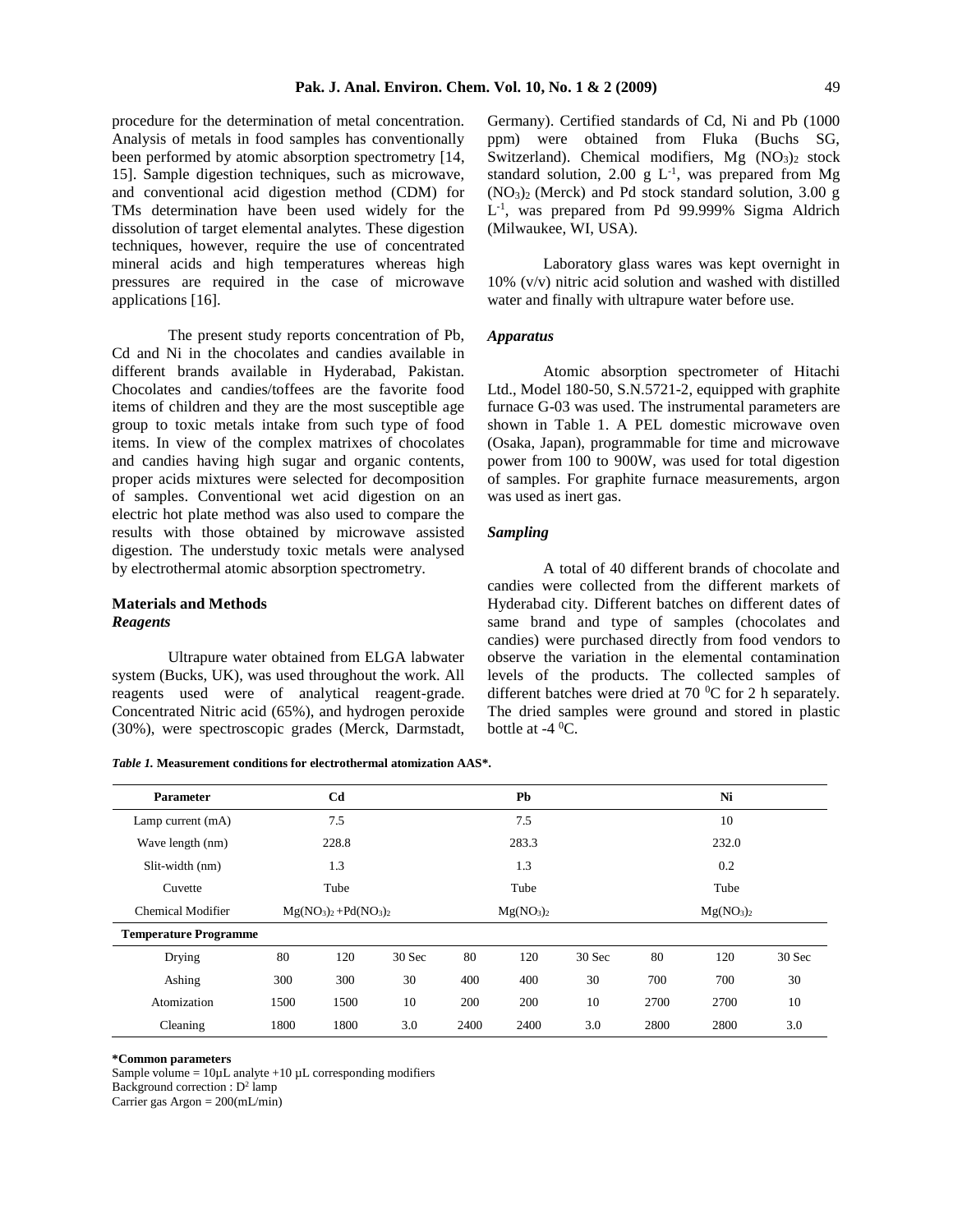## **Procedure** *Microwave acid digestion (MAD)*

A microwave-assisted acid digestion procedure was carried out in order to achieve a shorter digestion time and eliminate matrixes effects. About 0.2 g of duplicate samples of each chocolates and candies were taken in digestion flasks, added 2 mL of mixture of HNO<sub>3</sub>: H<sub>2</sub>O<sub>2</sub> (1:1, v/v), and kept for 10 min at room temperature, then the flasks were placed in a PTFE container. This was then heated following a one-stage digestion programme at 80% of total power (900 W) for 3 - 5 min. After cooling the digestion flask, the resulting solutions were evaporated to semidried mass to remove excess acid, and then diluted to 10.0 mL in volumetric flasks with  $0.2$  M HNO<sub>3</sub>.

# *Conventional digestion method (CDM)*

About 0.5 gm of five replicates samples were taken separately in pyrex flasks (50 mL in capacity), the contents of flasks were treated with 2 mL mixture of acid and oxidant ( $65\%$  HNO<sub>3</sub> and  $30\%$  H<sub>2</sub>O<sub>2</sub>) in the ratio of (1:1, v/v) for decomposition of organic matter. The contents of flasks were heated on electric hotplate at 80  $^{\circ}$ C, for 2–3 hrs, till clear. The resulting solutions were evaporated to semidried mass and than final solutions were made up to  $25 \text{ mL}$  with 0.2 M HNO<sub>3</sub>, for the determination of Cd, Ni and Pb by ETAAS. Blanks (without sample) were carried through the complete procedure of both methods. The concentrations were obtained directly from calibration graphs after correction of the absorbance for the signal from an appropriate reagent blank. All experiments were conducted at room temperature  $(30^{\circ} - 35^{\circ}C)$  following well-established laboratory protocols. The blanks were always prepared in same manner as samples. The digests obtained by both methods were subjected to ETAAS.

#### *Analytical criteria*

Calibration and standard addition graphs were obtained for TMs. The linear range of the calibration curve reached from the detection limit up to 10, 50, and 100 µg/L, for Cd, Pb and Ni, respectively. The detection limit (LOD) was defined as 3s/*m*, where s is the standard deviation corresponding to 10 blank injections and *m* is the slope of the calibration graph. The LODs of 0.05, 0.15 and 0.55 μg/L were calculated for Cd, Pb and Ni, respectively.

A recovery of the spiked metals is close to (97- 99%) would show quantitative recovery of Cd, Ni and Pb by proposed method as shown in Table 2. Comparison of results obtained by microwave digestion with conventional wet digestion for analysis of TMs in different understudy samples revealed that difference was significant  $p > 0.05$  (paired t- test), when comparing the average values of TMs were used.

|                       |  |  | <i>Table 2.</i> Standard Addition/ recover for Cd. Ni and Pb  |  |  |  |
|-----------------------|--|--|---------------------------------------------------------------|--|--|--|
|                       |  |  | determination in chocolate samples (Cocoa-based) by microwave |  |  |  |
|                       |  |  | assisted digestion (MAD) and Conventional digestion methods   |  |  |  |
| $(CDM)$ ( $\mu$ g/g). |  |  |                                                               |  |  |  |

| <b>Toxic</b><br>metals | <b>MAD</b>          | $\frac{0}{0}$<br>recovery | <b>CDM</b>           | $\frac{0}{0}$<br>recovery | $t_{\rm crit=2.306}$ |  |  |
|------------------------|---------------------|---------------------------|----------------------|---------------------------|----------------------|--|--|
| Cadmium                |                     |                           |                      |                           |                      |  |  |
| 0.0                    | 0.353<br>±0.025     |                           | 0.353<br>±0.025      |                           | 0.443                |  |  |
| 1.0                    | 1.35<br>±0.114      | 99.7                      | 1.35<br>±0.116       | 99.6                      | 2.01                 |  |  |
| 2.0                    | 2.35<br>$+0.211$    | 99.8                      | 2.36<br>±0.234       | 100                       | 0.483                |  |  |
| 3.0                    | 3.353<br>$+0.252$   | 100                       | 3.355<br>$\pm 0.353$ | 100                       | 1.13                 |  |  |
| <b>Nickel</b>          |                     |                           |                      |                           |                      |  |  |
| 0.0                    | 4.33<br>$\pm 0.27$  |                           | 4.33<br>$\pm 0.27$   | .                         | 0.15461              |  |  |
| 2.0                    | 6.18<br>±0.455      | 97.6                      | 6.19<br>±0.457       | 97.8                      | 0.47851              |  |  |
| 4.0                    | 8.2<br>±0.812       | 98.4                      | 8.22<br>±0.836       | 98.7                      | 0.503731             |  |  |
| 8.0                    | 12.15<br>$\pm 1.01$ | 98.5                      | 12.2<br>$\pm 1.05$   | 98.9                      | 1.599347             |  |  |
| Lead                   |                     |                           |                      |                           |                      |  |  |
| 0.0                    | 2.48<br>$\pm 0.19$  |                           | 2.48<br>$\pm 0.19$   |                           | 0.153393             |  |  |
| 2.0                    | 4.40<br>$+0.341$    | 98.2                      | 4.48<br>±0.347       | 98.6                      | 3.340267             |  |  |
| 4.0                    | 6.41<br>$+0.471$    | 98.7                      | 6.47<br>±0.483       | 98.2                      | 1.987767             |  |  |
| 8.0                    | 8.35<br>±0.812      | 98.5                      | 8.45<br>±0.845       | 98.7                      | 4.297584             |  |  |

#### *Statistical analyses*

All experimental data processing was done with Minitab 13.2 (Minitab Inc., State College, PA) and Microsoft Excel 2000.

## **Results and Discussion**

The microwave digestion program typically took 30–35 min. to complete digestion of chocolate and candy samples to allow vessels to cool for safe handling, while the conventional wet digsetion procedure required 3-4 hrs for the decomposition of matrix. Using a simple microwave digestion the recoveries of fortifications of toxic metals in chocolate and candies samples were comparable as those obtained from conventional digestion method. Although the microwave digestion procedure is free from contamination risk and has low time and chemical consumption.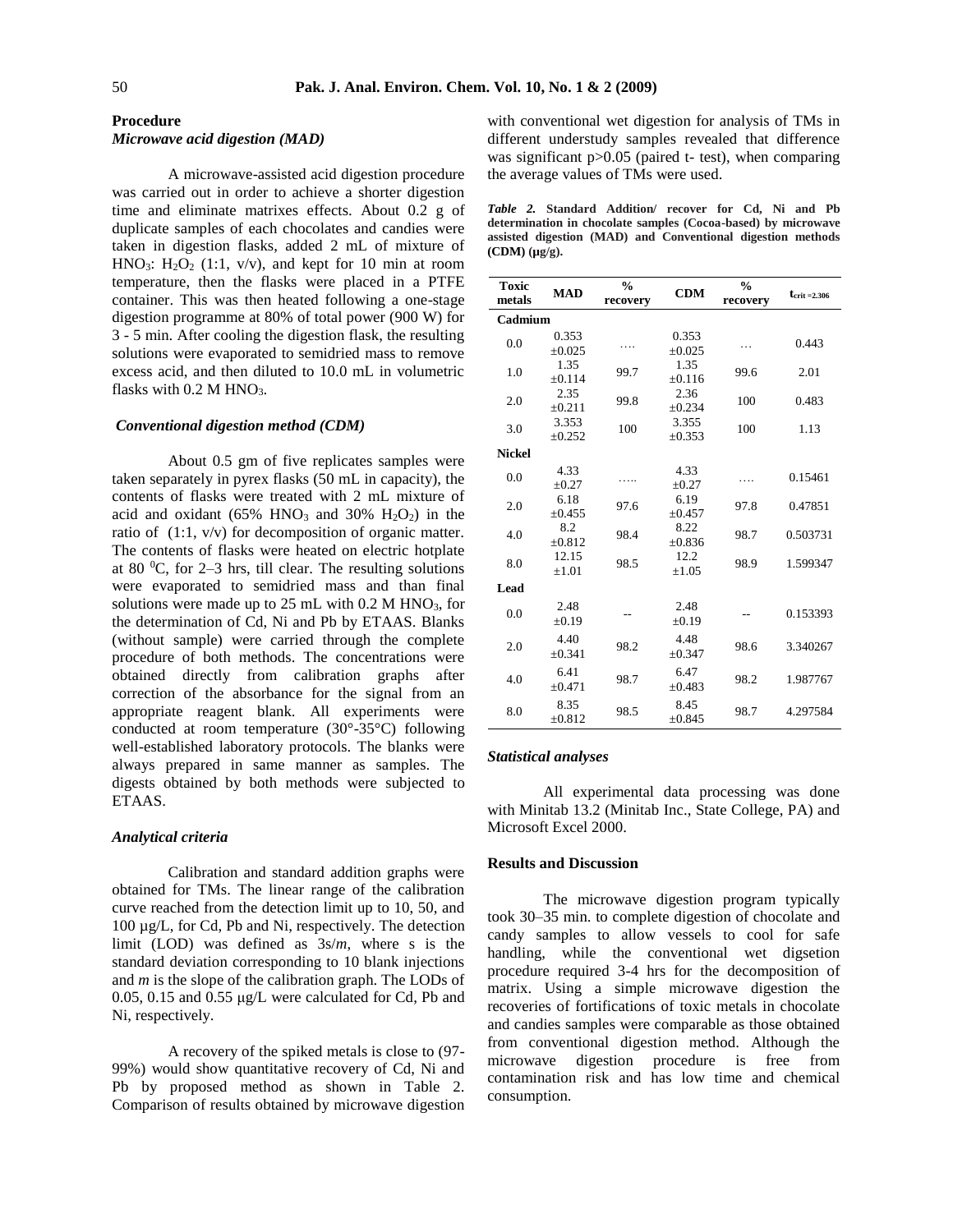Cocoa is a main ingredient in chocolate, besides milk and sugar. The analytical results are given in Table 3. The mean and standard deviation of the TMs concentrations in different chocolates and candies are given in Table 3. The concentrations of Cd found in cocoa, milk-based and sugar based candies ranged as (0.099-0.353), Pb (1.11-2.48) and Ni (1.45-4.33) µg/g. The toxic metals concentration was found higher in cocoa based chocolates as compared to milk and sugar based chocolates and candies.

*Table 3.* **Determined concentration (µg/g) of Cd, Ni and Pb in Chocolates and candies.**

| Chocolate/candies<br>samples | <b>Sample</b><br>$(n^*)$ | Сd                 | Ni              | Ph              |
|------------------------------|--------------------------|--------------------|-----------------|-----------------|
| Cocoa based chocolates       | 20                       | 0.353<br>$+0.025$  | 4.33<br>$+0.25$ | 2.48<br>$+0.19$ |
| Milk based chocolates        | 12                       | 0.132<br>$+0.012$  | 3.55<br>$+0.22$ | 2.25<br>$+0.13$ |
| Sugar-based candies          | 8                        | 0.099<br>$+0.0051$ | 1.45<br>$+0.13$ | 1.11<br>$+0.12$ |

In general children can absorb lead more easily than adults. The proportion of Pb absorbed from gastrointestinal tract is about 10% in adults, where as level of 40-50% have been reported for infant [17]. The mean concentrations of Pb in understudy samples are comparable with the lowest reported concentrations of lead [18, 19].

The susceptibility of infants and young children towards the adverse effects of toxic metals is higher than those of adults; metal contaminations should seriously be taken into concern [20, 21]. Therefore, concentrations of Cd and Pb, in these products and raw materials used for their production are a matter of significant public concern [22, 23]. There are no welldefined limits for these metals in chocolate and candy in most of the countries except a few. In Poland, the national standard for Pb in chocolates is 0.30 mg/kg and for Cd 0.05 mg/kg [24, 25]. The maximum tolerable levels of Cd in chocolate and in cocoa powder have been set to 0.4 mg/kg in Germany, 0.5 mg/kg in Finland and Central European countries and 1.0 mg/kg in Malaysia [26]. Accordingly, safe daily levels of Cd intake should be kept below 30 µg per person. An individual variation in Cd absorption and sensitivity to toxicity predicts that a dietary Cd intake of 30 µg/d may result in a slight renal dysfunction in about 1 % of the adult population [27]. Cadmium accumulates mainly in the kidneys and the liver of human body, having a halflife of several decades. The toxic effects occur in the kidneys and may lead to proteinuria. Provisional tolerable weekly intakes (PTWI) have been established at 7 µg/g of body weight [28].

The mean nickel levels from all categories are 1.45 to 4.33 mg/kg, respectively. The natural Ni content of various food items around the world varies from 0 to 10 mg/kg [29]. The observed values are in good agreement with the reported values of 0.33 to 1.52 mg/kg [30].

From a survey of children residing in different urban areas of Hyderabad city, Pakistan, it was found that cocoa-based chocolates are their first choice first choice of children as well as adult and they eat daily 2– 5 chocolates. The weight of chocolates varied from 5 to 20 g, but the majority of the chocolates weigh about 10 g. As these items are not a regular food item, average ingestion of 40 g chocolate/day is assumed which comprises the 5.3-14.5 µg of Cd/person /day. This study confirms that a coca-based chocolate is a notable source of toxic metals as compared to other chocolates.

The sources of contamination of toxic metals in for different chocolates and candies metals were mainly due to raw materials used, environmental and processes of manufacturing, and leaching of these metals from the vessels or wrappers in which they are stored. Thus, the chocolates have a great contribute to dietary intake of TMs, due to the high concentration observed.

### **Conclusion**

The proposed method was used for determination of TMs in chocolate and candies samples collected from the market of Hyderabad City, Pakistan. The microwave assisted digestion method is used for the estimation of TMs in chocolate and candy samples by ETAAS, to avoids the time-consuming sample digestion procedure, that is subject to the risks of analyte loss and or contamination and provides information about mineral nutrients in chocolate flavoured beverages. The agreement between the results obtained by using microwave oven assisted digestion and wet digestion method is quite good, representing the potentiality of the time saving microwave methodology for routine analysis. The information obtained will be useful to know the content of these toxic metals in a kind of food which is consumed by a large proportion of the population of children.

## **References**

- 1. E. G. P. da Silva, N. S. Ana Carolina do, A. C.S. Costa , D. M. da N. Fortunato , M. J. Nadia, G.A. K. Maria, W. N.L. dos Santos and S. L.C. Ferreira*, Microchemical Journal.,* 82 (2006) 159.
- 2. C. M. Campos and T. H. D. Benedet, Aceitabilidade de bombons (sabor passas ao rum)- Recheio adicionado de proteinas de soja.